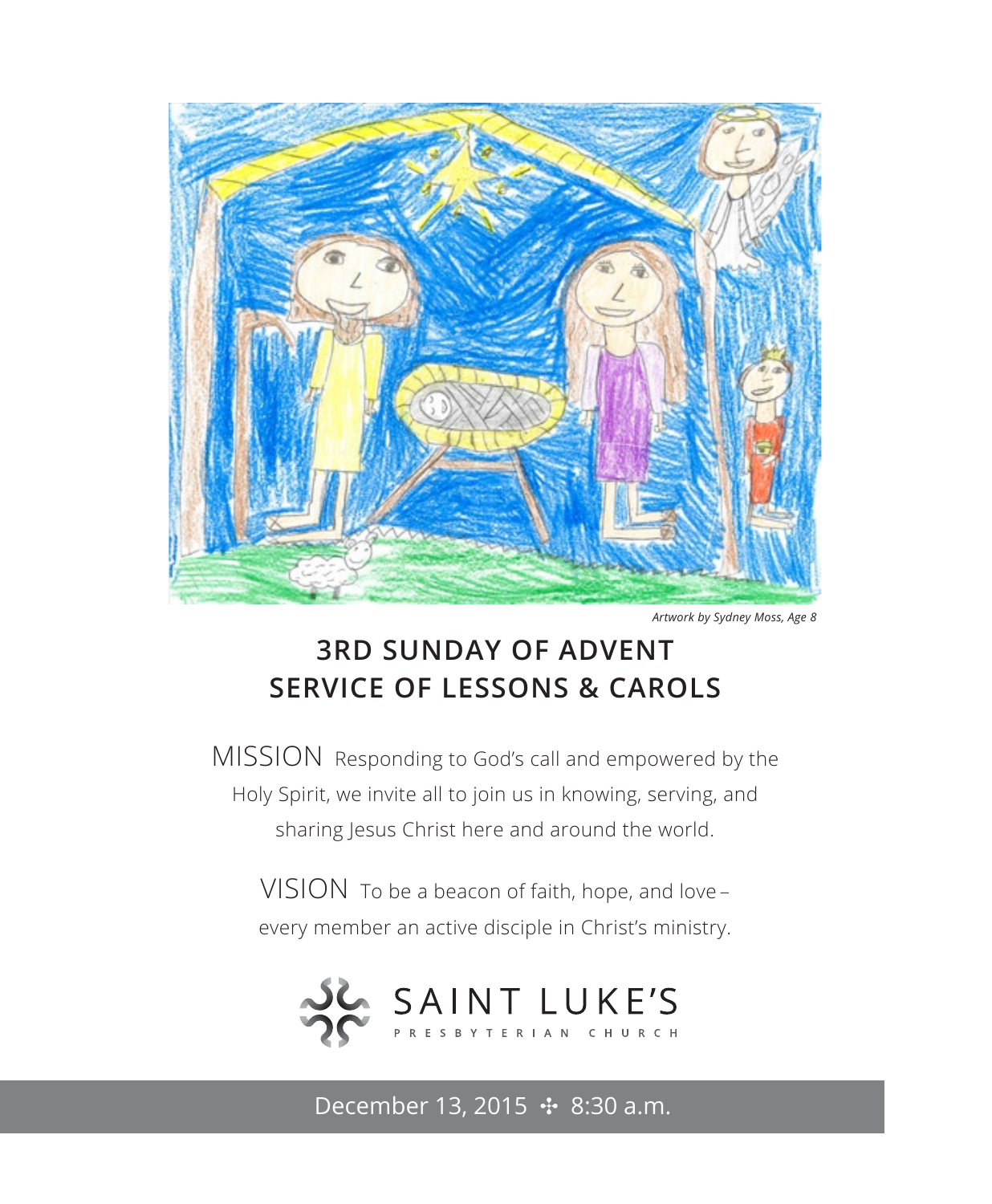

1978 Mount Vernon Road • Dunwoody, Georgia 30338 770.393.1424 • www.slpres.org

## **December 13, 2014 3rd Sunday of Advent**

**Liturgical Color:** Purple *Purple marks the seasons of penitence and preparation, Advent and Lent.* 

*The Red Rose on the pulpit is in honor of the birth of Zoë Charlotte Nolan, born Oct. 8th, to Peta & Joe Nolan and older sister Amelia.*

#### **SUNDAY SCHEDULE**

**8:30 a.m.** Chapel Communion Service **9:30 a.m.** Sunday School **11:00 a.m.** Sanctuary Worship Service *Nursery available at all services & Sunday School*

#### **SERVING TODAY**

**Continental Breakfast** . . . . . . . . The Wolfe Family **Open/Close** . . . . . . . . . . . . . . . . . . . . . . . . Josh Nunez

#### **WELCOME, GUESTS!**

We are delighted you are worshiping with us!

**DURING** the Welcome, please print the requested information on the Friendship Pad and pass the Friendship Pad down the pew.

**AFTER** the worship service, please join us outside the Chapel where our Pastors will be available to answer questions and provide you with a Guest Packet and a loaf of freshly-baked bread.

**FOR MORE** information about our programs, ministries or membership, please contact one of our Pastors at 770.393.1424.

### **THAT ALL MAY WORSHIP**

**ASSISTIVE** hearing devices, large print hymnals, large print bulletins and pew cushions are available. Please contact an usher for further assistance.



**CHILDREN'S ADVENT WORSHIP** activity bags are available on the table just outside the Chapel doors to use and take home. For your convenience, there is a Family Restroom located in the hallway of the administrative offices, on the first floor, near the main lobby.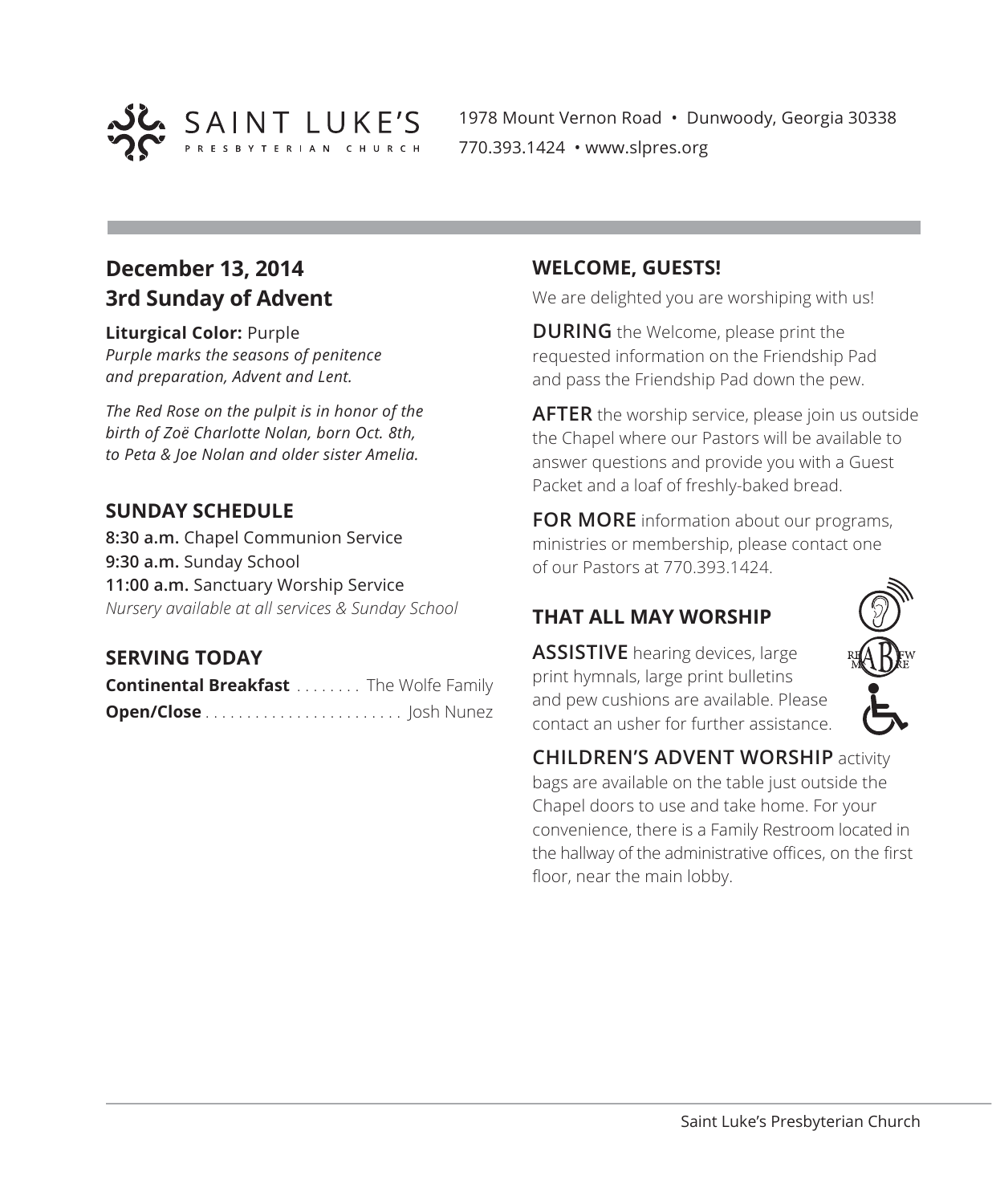**ABOUT LESSONS AND CAROLS:** *The tradition of the "Festival of Nine Lessons and Carols" was established in England - as the adaptation of an earlier service - on Christmas Eve, 1918, in the chapel of Kings College, Cambridge University. The Kings College service was first broadcast by radio in 1928; and, excepting the year 1930, these broadcasts have continued (for seventy years internationally) to this day. This wonderful tradition, moreover, has been duplicated in cathedrals and churches throughout America. Each year, these services of Lessons and Carols includes selections sung by choirs interspersed with congregational hymns and scriptural readings. We invite you to join us this morning at Saint Luke's as we participate in this grand seasonal tradition.*

## **In Preparation for Worship**

There is one God, whose word and wisdom made and ordered all things. **God's word is our Lord** Jesus Christ who in the last times became human among humankind, that Christ might unite the end with the beginning, that is, humankind with God. *Irenaeus of Lyons, 2nd Century* 

| <b>Prelude</b>                                                                                                      |                       | Meditation on "Come, Thou Long Expected Jesus" Charles Callahan                                                                                             |                    |  |  |
|---------------------------------------------------------------------------------------------------------------------|-----------------------|-------------------------------------------------------------------------------------------------------------------------------------------------------------|--------------------|--|--|
| Welcome                                                                                                             |                       |                                                                                                                                                             | Steve Vance        |  |  |
| <b>Commitment Update</b>                                                                                            |                       |                                                                                                                                                             | Dave McKenney      |  |  |
| <b>Call to Worship</b><br>Hear O my people, "Lift up your heads, your redemption is drawing near!"<br>(LUKE 21:28B) |                       |                                                                                                                                                             |                    |  |  |
| The prophets have sounded God's words over the ages<br>Hear, O peoples, all of you! Listen!!<br>(MICAH 1:2)         |                       |                                                                                                                                                             |                    |  |  |
| I am about to do a new thing  Watch!<br>For I will bring light that will shine out of the darkness.                 | (2 COR. 4:6)          |                                                                                                                                                             |                    |  |  |
| <b>Lighting of the Advent Wreath</b>                                                                                |                       |                                                                                                                                                             | Tom & Becky Loftis |  |  |
| <b>Hymn #140</b>                                                                                                    |                       | Once in Royal David's City IRBY                                                                                                                             |                    |  |  |
| <b>Introduction &amp; Bidding Prayer</b>                                                                            |                       |                                                                                                                                                             |                    |  |  |
| <b>First Lesson</b>                                                                                                 |                       | God announces to Adam in the garden of Eden the plight of mankind.<br>Caroline Sanders<br>Genesis 3:8-15, 17-19                                             |                    |  |  |
| Reader:<br>People:                                                                                                  | Let us pray.<br>Amen. | Lord of mercy, despite our sinfulness, You never stopped loving us. Fill our<br>hearts this day, open our ears; that we may hear the good news and live it. |                    |  |  |

\*

<u>ာင်</u><br>၁၉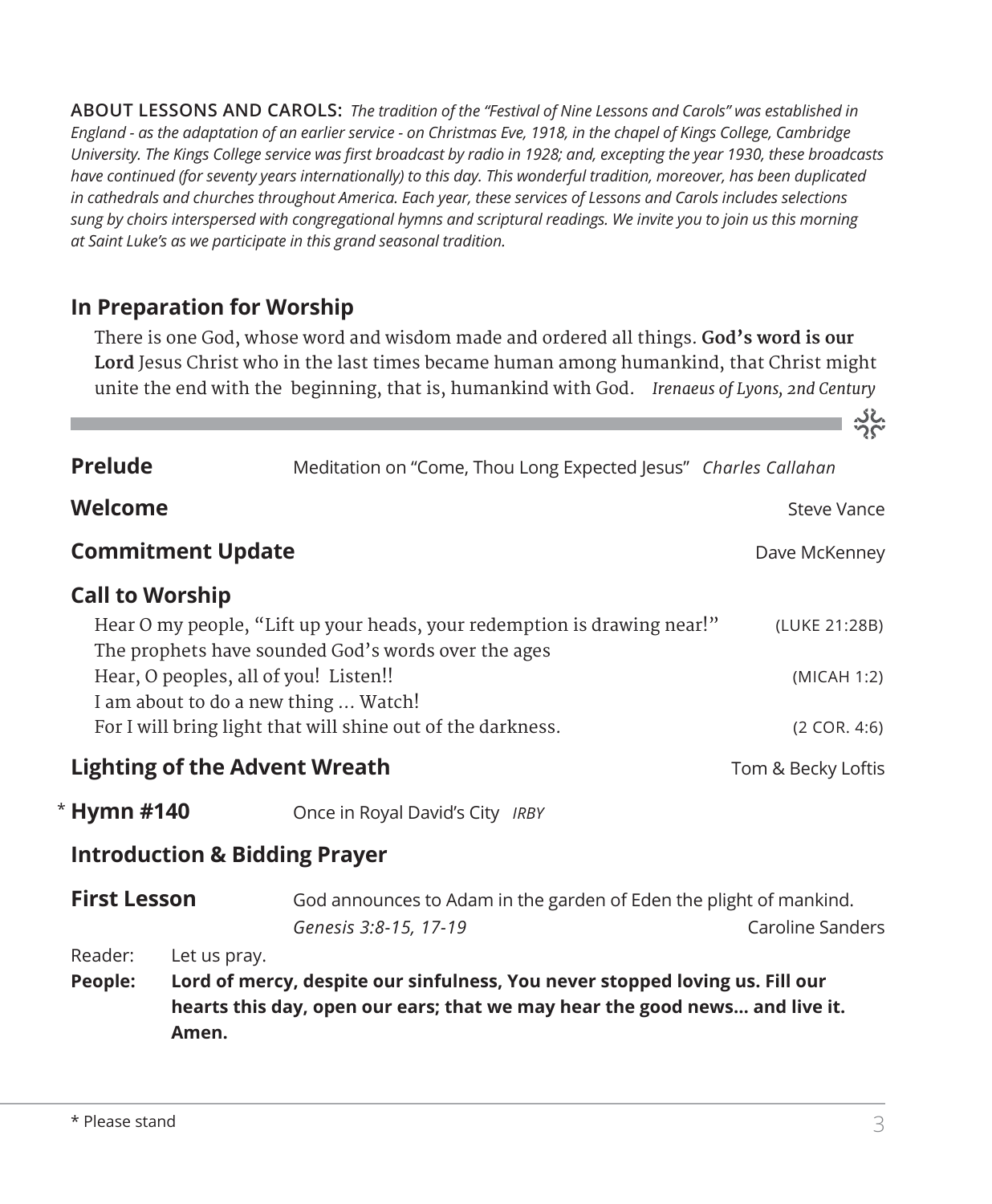| <b>Second Lesson</b>                                                                                                                                                         |                                                                                                                                                    | God promises to faithful Abraham that all nations shall be blessed.<br>Genesis 22:15-18                                                                                                            | Mark Rogers          |  |  |
|------------------------------------------------------------------------------------------------------------------------------------------------------------------------------|----------------------------------------------------------------------------------------------------------------------------------------------------|----------------------------------------------------------------------------------------------------------------------------------------------------------------------------------------------------|----------------------|--|--|
| Reader:<br>People:                                                                                                                                                           | Let us pray.<br>We give You thanks, O God, for the witness of the faithful through the ages and<br>the blessings that are ours through them. Amen. |                                                                                                                                                                                                    |                      |  |  |
| $*$ Carol #49                                                                                                                                                                |                                                                                                                                                    | The God of Abraham Praise LEONI                                                                                                                                                                    |                      |  |  |
| <b>Third Lesson</b><br>Reader:                                                                                                                                               | Let us pray.                                                                                                                                       | The peace that Christ will bring is foreshown.<br>Isaiah 11:1-4, 6-9                                                                                                                               | <b>Beth Dresher</b>  |  |  |
| O God, You promised that Your reign would bring the justice and peace for which<br>People:<br>the world yearns. May we help to bring this vision into our world today. Amen. |                                                                                                                                                    |                                                                                                                                                                                                    |                      |  |  |
| <b>Carol #129</b>                                                                                                                                                            |                                                                                                                                                    | Lo, How a Rose E'er Blooming ES IST EIN' ROS'                                                                                                                                                      |                      |  |  |
| <b>Fourth Lesson</b>                                                                                                                                                         |                                                                                                                                                    | Matthew tells of the birth of Jesus.<br>Matthew 1:18-25                                                                                                                                            | <b>Bob Smallwood</b> |  |  |
| Reader:<br>People:                                                                                                                                                           | Let us pray.                                                                                                                                       | Lord, You asked Joseph and Mary to trust in You. May we come to share in their<br>trust and always rely on You. Amen.                                                                              |                      |  |  |
| <b>Fifth Lesson</b>                                                                                                                                                          |                                                                                                                                                    | Shepherds are the first to hear of Jesus' birth.<br>Luke 2:8-16                                                                                                                                    | Landis Mangum        |  |  |
| Reader:<br>People:                                                                                                                                                           | Let us pray.                                                                                                                                       | Lord, Your messengers bring the good news of Your redemption to every<br>generation. May we, like shepherds of old, bring words of peace in our families,<br>our communities, and our world. Amen. |                      |  |  |
| <b>Carol #145</b>                                                                                                                                                            |                                                                                                                                                    | What Child Is This? GREENSLEEVES                                                                                                                                                                   |                      |  |  |
| <b>Sixth Lesson</b>                                                                                                                                                          |                                                                                                                                                    | The three kings are led by the star to Jesus.<br>Matthew 2:1-11                                                                                                                                    | Dan Joyce            |  |  |
| Reader:<br>People:                                                                                                                                                           | Let us pray.                                                                                                                                       | Lord, You came to us in humility and vulnerability. May we always show loving<br>care to those around us, especially those in most need. Amen.                                                     |                      |  |  |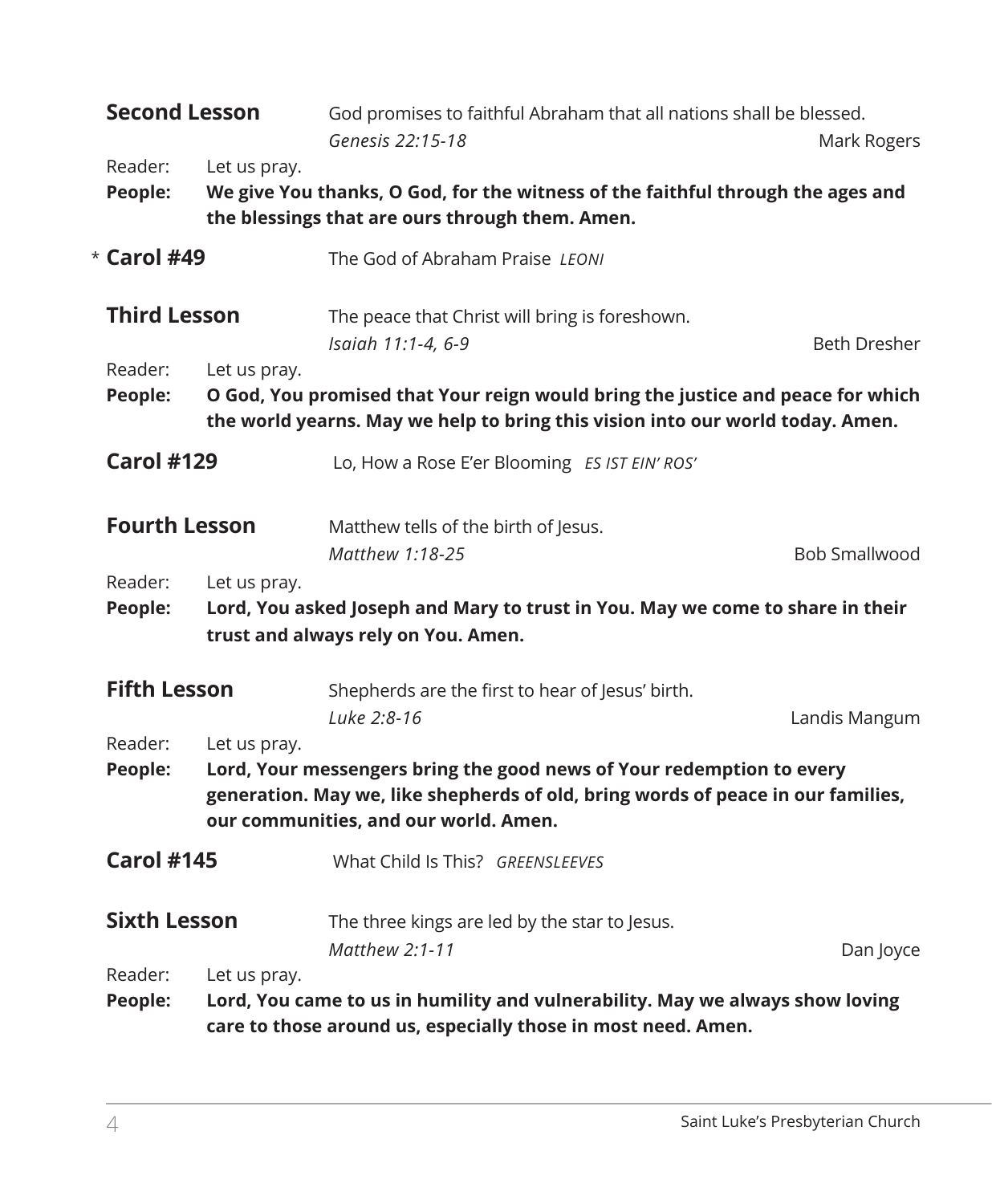## **Seventh Lesson** The Evangelist unfolds the meaning of Jesus' birth. *John 1:1-14* Stacey Kruse

Reader: Let us pray.

**People: God of power and might, You are beyond all time and space. May we never fail to recognize Your majesty and give praise to You in all we do. Amen!**

- Angels, from the Realms of Glory *REGENT SQUARE*  $*$  Hymn #143
- **Giving of Gifts** Offertory on "Come, Thou Long Expected Jesus" *Callahan*

**Song of Thanksgiving** Glory Be to God the Father *˛W ŻŁOBIE LEŻY* \*



#### **Passing of the Peace** \*

Leader: May the peace of Christ be with you.

**People: And also with you.**

## **The Lord's Supper**

Communion will be served by intinction (dipping the bread into the cup). If you would like to be served where you are sitting, please raise your hand. Everyone is invited to participate in the sacrament. Children who have discussed the sacrament with their parents and/or a pastor are welcome. The cup holds grape juice, not wine, during this service. A server with gluten-free wafers will be standing directly in front of the communion table for those who prefer this option.

## **Prayer After Communion**

- **Hymn #133** O Come, All Ye Faithful *ADESTE FIDELES* \* Hymn #133
- **Benediction** \*
- **Postlude** Fugue and Finale on "Come, Thou Long Expected Jesus *Callahan* \* Postlude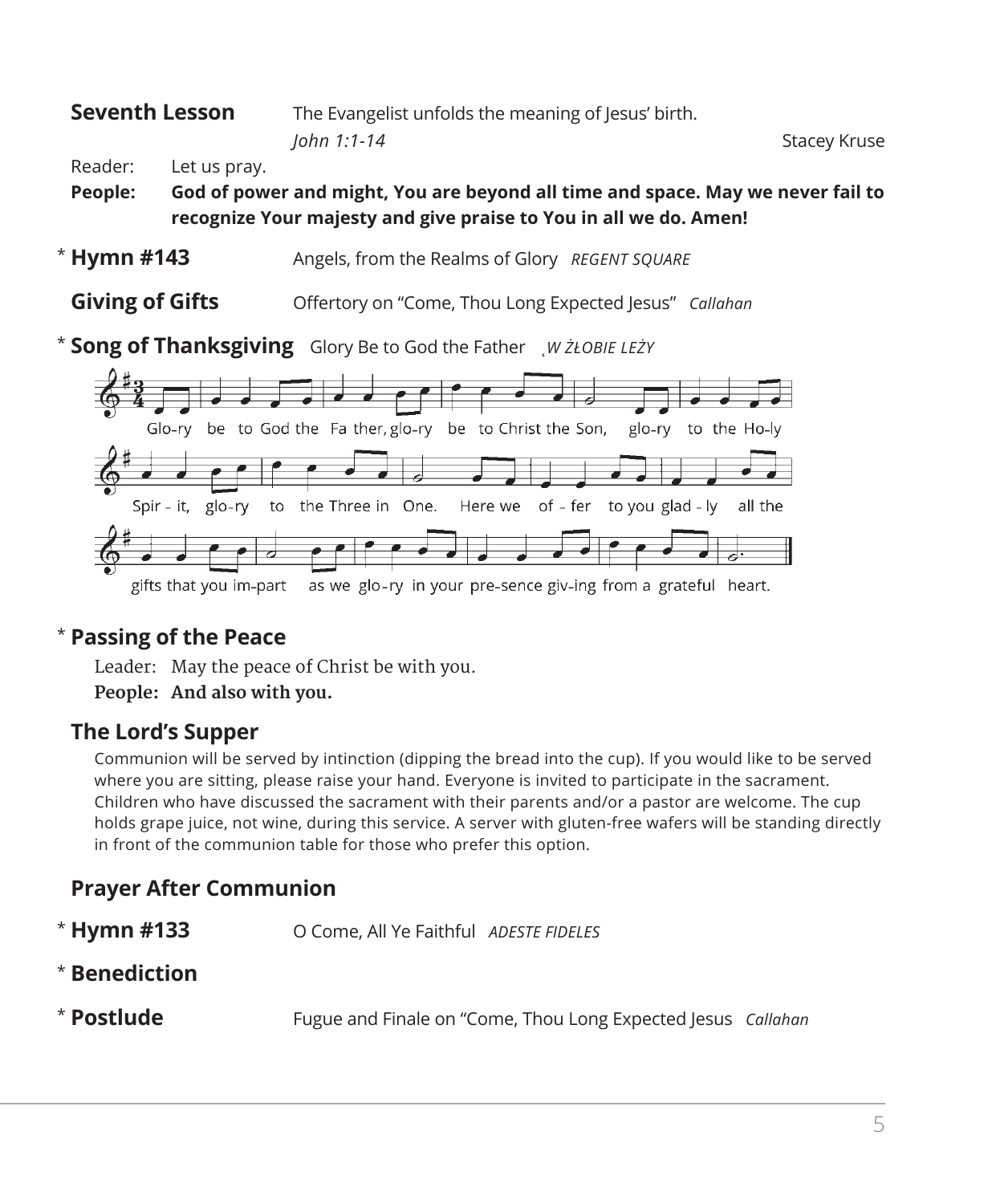# Sunday Spotlights:

## **NEXT SUNDAY – DECEMBER 20:**

Please join your church friends **CHRISTMAS LUNCHEON ON DEC. 20** immediately  $\mathbf{\hat{P}}\mathbf{\hat{S}}'$  following the 11:00 worship service. The Fellowship Committee invites all ages to enjoy a wonderful meal, sing Christmas carols and hymns, and share the joy of fellowship during this holy Christmas season. \$5/person, \$15/family max.

**A SERVICE OF COMFORT & REST** is next Sunday at 5 p.m. in the Chapel. Stephen  $\boldsymbol{R}$ Ministry invites you to this special service of quiet reflection and blessing in the midst of this busy season. This is a time to quiet our hearts and reflect on the changes, losses, and joys of the year. Do know someone for whom this time of year is especially hard? Be sure to invite them to join you.

## **THERE'S A PLACE FOR YOU IN BETHLEHEM!**

Our annual **Live Nativity** is scheduled for: **Tuesday, Dec. 15th, 6 p.m. - 7:30 p.m.**

and we need adults, youth and children to be the characters in this living story of Christ's birth. All costumes provided. Come be a part of this memorable and meaningful community event! Please contact Mary Kent at 770.841.3247 or gkent4@aol.com.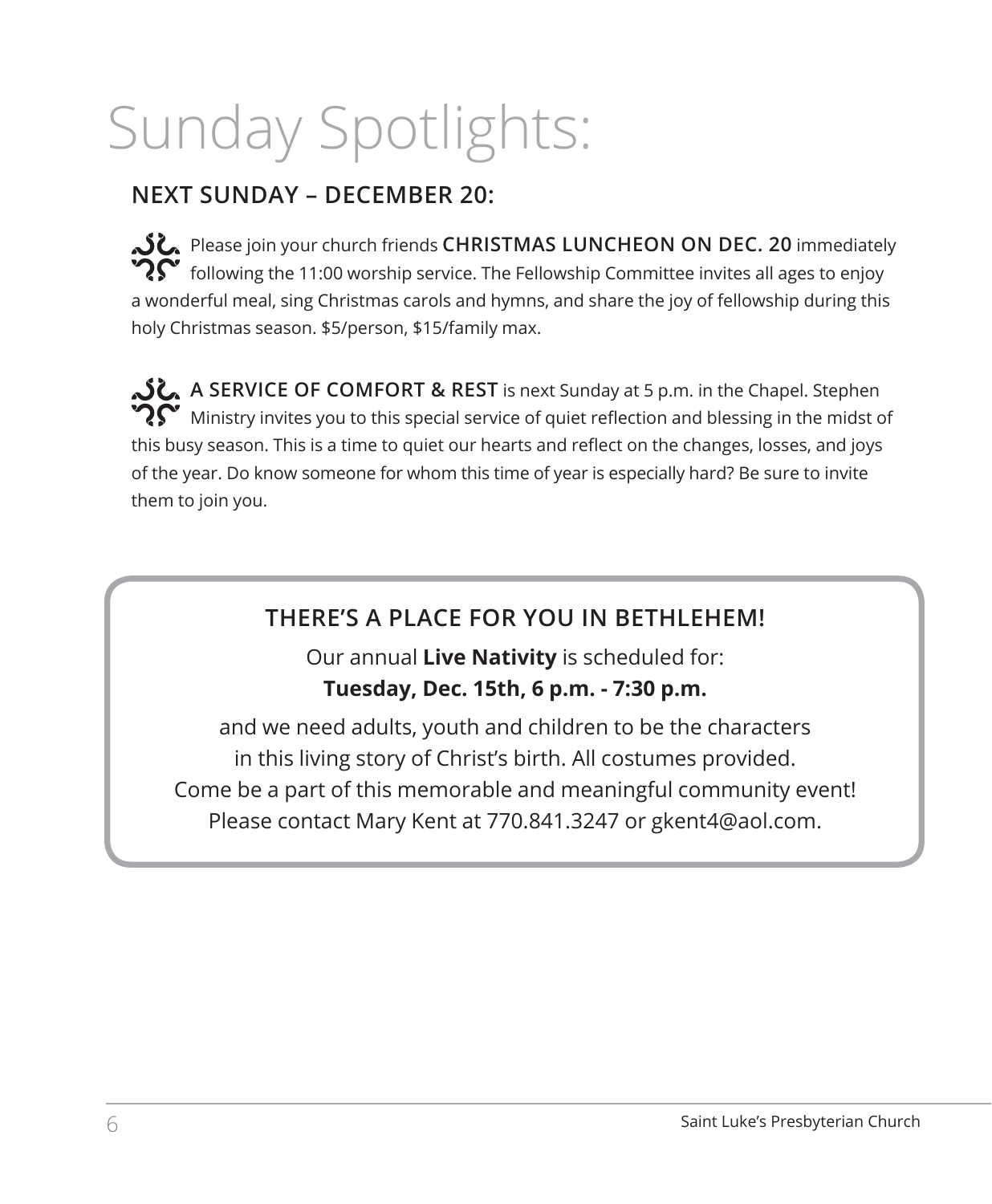## **MUSIC MINISTRY**

#### **Clair Maxwell**

clairmaxwell@slpres.org 770.393.1424 ext. 227

#### **Weekly Choir Rehearsals:**

| Sundays    | 12:15-1:00 p.m. | Youth Choir             |
|------------|-----------------|-------------------------|
| Wednesdays | 5:15-5:45 p.m.  | Cherub Choir            |
|            | 5:00-5:45 p.m.  | Westminster Choir       |
|            | 6:30-7:20 p.m.  | <b>Festival Ringers</b> |
|            | 7:30-9:00 p.m.  | Chancel Choir           |

## **ADULT MINISTRY Shannon Dill**

shannondill@slpres.org / 770.393.1424 ext. 229

**ADULT SUNDAY SCHOOL** classes meet between the worship services, 9:30-10:30 a.m. Descriptions of current groups are available on our website (slpres.org) or http://bit.ly/ AdultSundaySchool. Please join us!

## **FRIDAY MORNING MEN'S BIBLE STUDY**

Fellowship and Bible study every Fri. from 6:40-8:00 a.m. in the Parlor with Dan Joyce.

## **SEEKING NEW OFFICERS FOR SESSION & DIACONATE Now Accepting Nominations!**

The Officer Nominating Committee (ONC) of Saint Luke's is in the process of developing a slate of nominees to be elected by the congregation on Feb. 28 to the office of Ruling Elder and serving Deacon as the Classes of 2019 – and the ONC is soliciting your suggestions of members of Saint Luke's you believe would enhance and further the ministry and programs of our church by serving on the Session and the Diaconate. You will find a **recommendation form** and Collection Box in the Lobby. You may also email or speak to Elders Rob Price and Chip Williams, co-chairs of the ONC.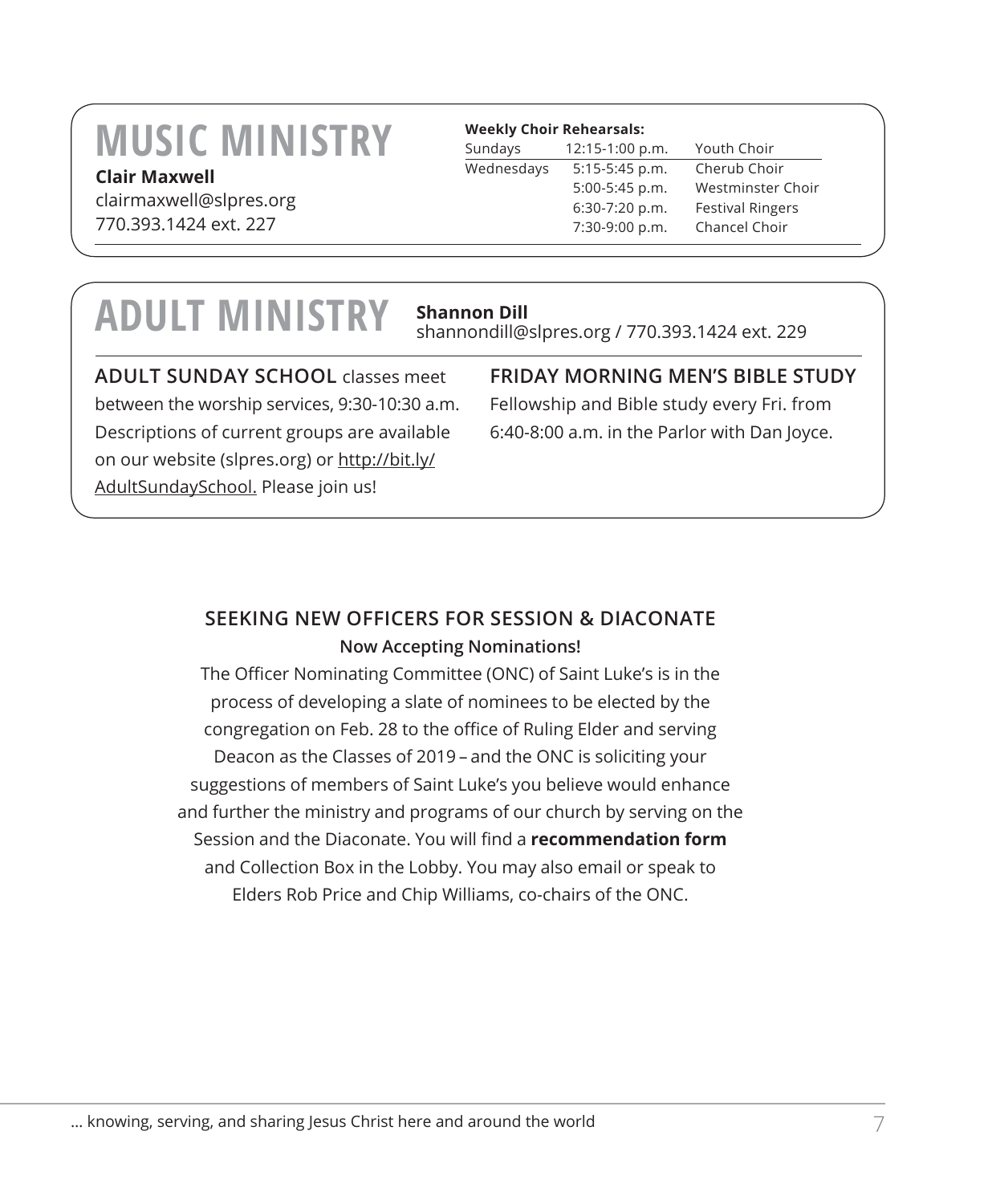## Stay current with Saint Luke's Youth Ministry by signing up for text message updates. Dial 81010 and text: for Middle School updates: youth, text **@6th-8thSL** parents, text **@MSparentSL** for High School updates: youth, text **@9th-12thSL** parents, text **@HSparentSL** for Youth Choir updates: text @choirSL **YOUTH CONNECTION Phil Brown** philbrown@slpres.org / 770.393.1424 ext. 238 **DEC. 13 SUNDAY SCHOOL:** Youth Breakfast during Sunday School, bring your money. Meet in the lobby at 9:30. **YOUTH MUSIC:** Youth Choir, 9:30am-10:30am in the choir room.  **YOUTH CHRISTMAS PARTIES:**  Middle School at the Underhills' home, 4pm-5:30pm High School at the Singleys' home, 6pm-7:30pm **DEC. 15 HIGH SCHOOL BREAKFAST:** Meet at 6:45am @ Jett Ferry Chick-fil-a. **LIVE NATIVITY:** Come in your Tartan Trot gear at 5:30pm to help set up. We'll be selling hot chocolate to raise money for the Tartan Trot.

## **SPLASH! CHILDREN'S**

**Catherine Anne Thomas** cathomas@slpres.org / 770.393.1424 ext. 228

**ADVENT CALENDAR PICKUP** All families with children are invited to pick up one "Lift Up Your Heads" pop-up calendar in the main lobby. There are labels with the last names of each family located beside the calendars – please remove your family label and attach to the calendar so that we will know which families still need one.

**PICTURE THIS** All children through 5th grade are invited to submit a colorful drawing of the nativity story to share with our members and friends throughout the holiday season! All pictures will be exhibited in our Advent Art Gallery, and some will even be selected to appear in a worship bulletin. Please use white paper, 8½" x 11" and sign your name and age on the back. Finished pictures should be submitted in the marked container in the main lobby.

**FAITHFUL VOLUNTEERS NEEDED!** Our weekly program during the 11:00 worship service, *Faithful Friends*, needs adult volunteers to facilitate a pre-planned lesson with K-2nd Grade kids each week. Please use http://tinyurl.com/SLfaithfulfriends to sign up for a Sunday or two. *[Note: No Faithful Friends on Dec. 20 and Dec. 27th.]*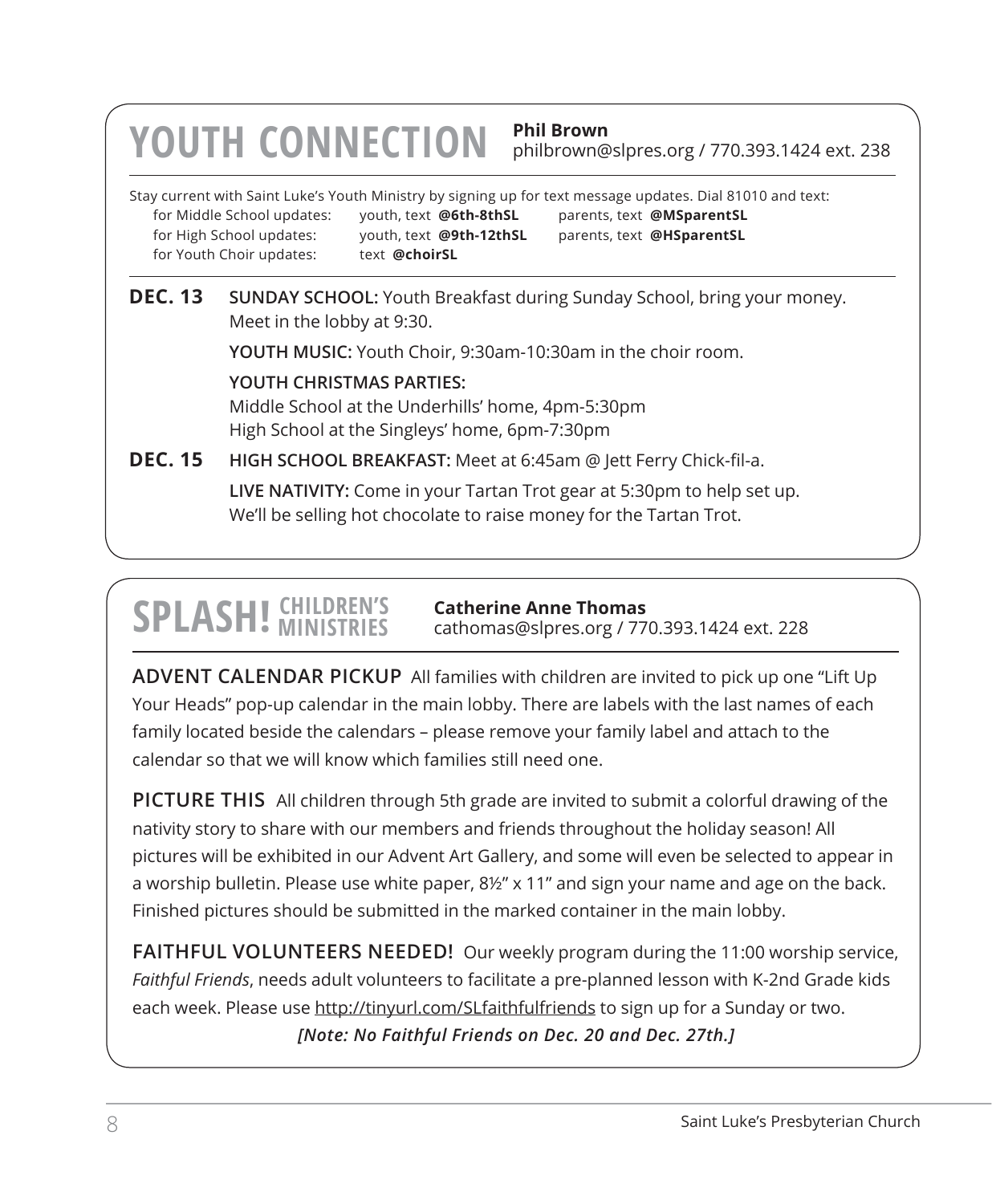#### **3RD YUCATAN PENINSULA MISSION**

**TRIP:** July 10-17, 2016, with our friends at Accion Ministries (friendsofaccion.org). This trip is open to adults of all ages and youth (completed 6th grade and up) traveling with at least one parent. Please contact Shannon Dill (770.393.1424 ext. 229) if you are interested in participating or learning more about this unique experience!

**CALLING ALL WOMEN!** Our annual Women's Retreat will be March 4-6 at the Dillard House in Dillard, GA. We are thrilled to have Lyndsay Slocum, Associate Pastor of Roswell Pres. Church, as our guest speaker. Space is limited! Contact Christy Keohane (678.595.7741) or Shannon Dill (770.393.1424 ext. 229) with questions. Registration forms are in the church office, at www.slpres.org, or on the poster in the lobby. \*\*Men: this is a great gift for the "woman who has everything"!\*\*

**PERIMETER NORTH VILLAGES** is a nonprofit organization providing services for seniors so they can stay in their own homes safely and comfortably. We provide social events, local transportation, meal delivery, in-home support, and home maintenance. There is a small membership fee, then any service provided by a volunteer is free, and most vendors offer a discount to our members. For more information: 470.231.0015 / pnvillages@gmail.com / www.perimeternorthvillages.com

**FAMILY PROMISE** Now that we're warmed up, we get to host again just six weeks from now: Jan. 17-24. We will again need your warm service in icy January. Email or call David King (cell) 770.598.8682; sign up at http://tinyurl.com/ SLPCFP2016-01.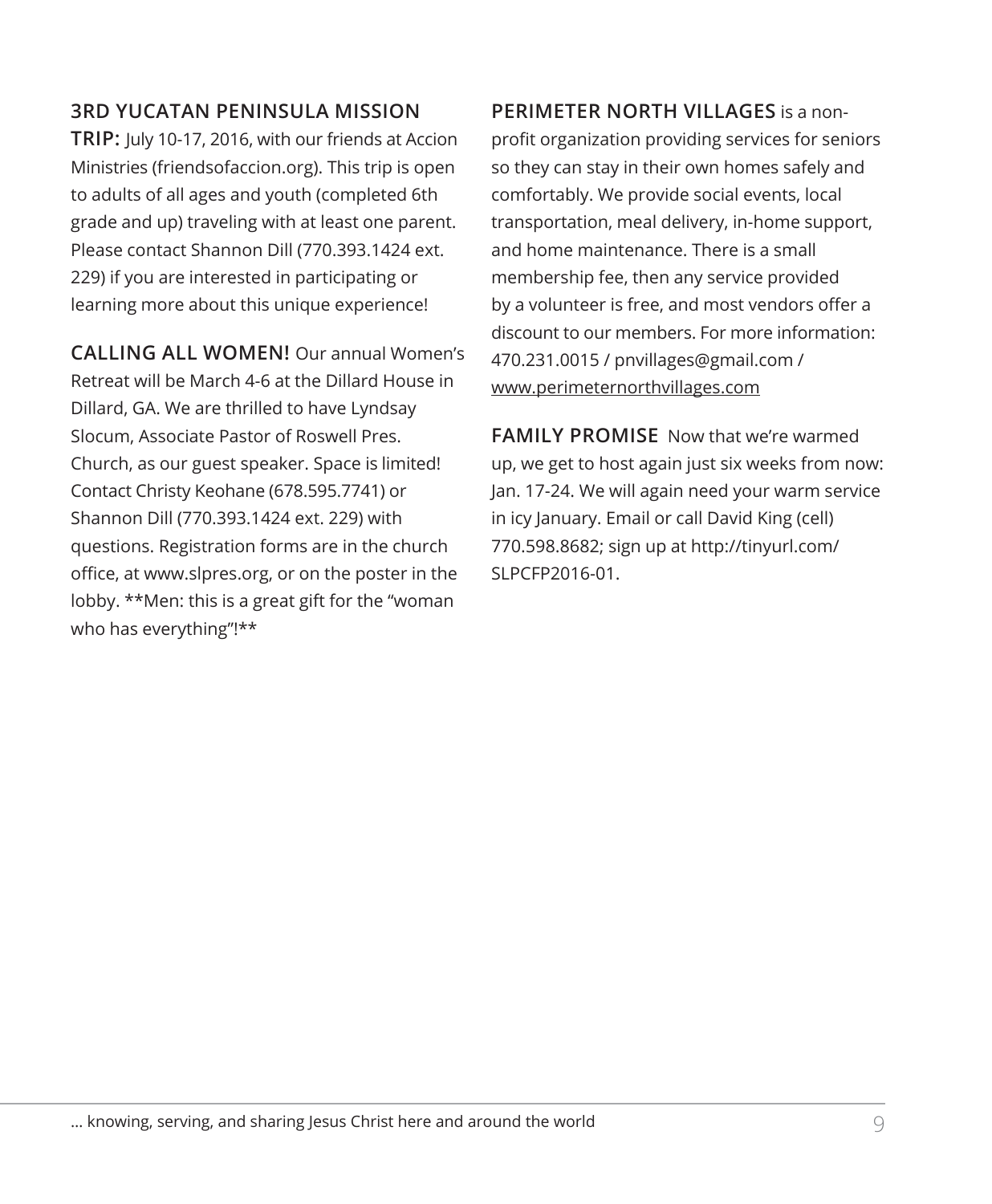#### **YOUR PNC (PASTOR NOMINATING COMMITTEE) INVITES YOU TO JOIN WITH US IN PRAYER:**

*Be joyful always; pray continually; give thanks in all circumstances, for this is God's will for you in Christ Jesus.* 1 THESSALONIANS 4:16-18 Gracious God, these are three simple yet difficult commands Paul gave the people of Thessalonica and to us as well. We are thankful for the talented ministers and leaders, past and present, who are serving you through Saint Luke's and for the talented ministers who seek to be our next Pastor/ Head of Staff. We pray today and throughout this process for wisdom and discernment. Be with us this week and help us to find joy, give thanks and pray continually in all we do. Amen.

| <b>DEC 13</b> 3rd Sunday of Advent     |
|----------------------------------------|
| Service of Lessons & Carols            |
| PW Bake Sale                           |
| DEC 15 6 PM Live Nativity              |
| DEC 20 4th Sunday of Advent            |
| 12 вм Christmas Luncheon               |
| 5 PM Service of Comfort & Rest         |
| DEC 24 Christmas Eve Worship Services: |
| 5 PM Family (Sanctuary)                |
| 8 PM Candlelight (Sanctuary)           |
| 11 PM Candlelight (Chapel)             |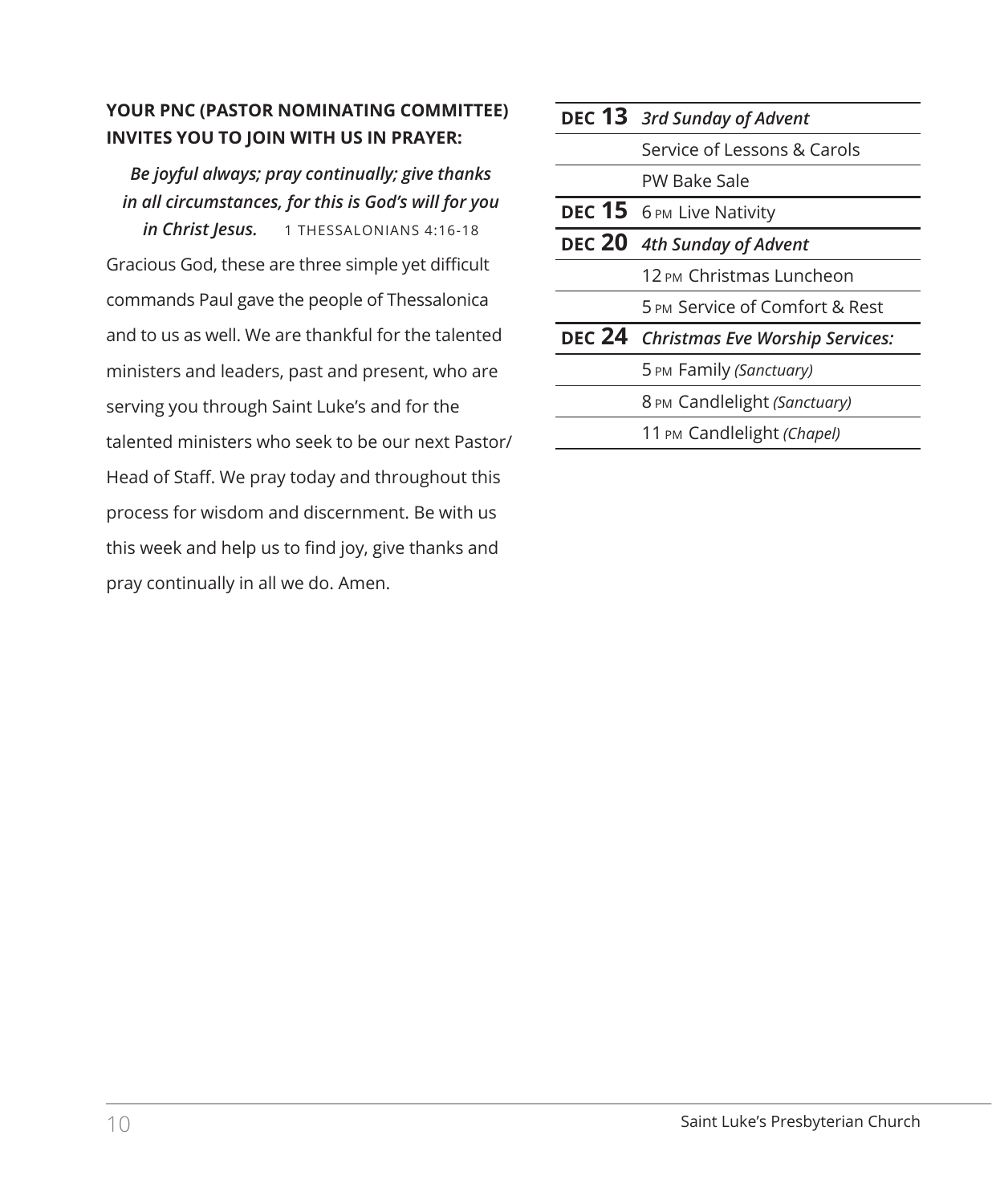**RUN... SHOP... EAT... AND BE MERRY!** Join us on Wed., Dec. 17th for a **TARTAN NIGHT at BIG PEACH RUNNING COMPANY** in Brookhaven. There will be group runs at 6:30 p.m. with distances of 3 to 8 miles... perfect for Tartan Trot training OR just come to socialize with your friends or shop for last minute gifts. Lots of discounts on running gear and gifts, and of course a few Scottish treats to eat and drink.

**TEMPS MAY DROP, BUT THE RUNNING WON'T STOP!** Join us to celebrate 10 years of running and o'scottish tradition at the 2016 Tartan Trot on Feb. 6. Visit the Tartan Trot table in the lobby or tartantrot.com for more event information.

**TARTAN TEN CHALLENGE - WE NEED YOU!** We are looking for 50 tartan-minded folks to take this CHALLENGE: solicit 10 paid runners to the Tartan Trot. Bring your co-workers, classmates, neighbors, family members, etc. (these cannot be your free sponsor runners). Form a team of your Sunday School class, tennis team, golf buddies, knitting group, dog park friends, etc.; there will be fun prize drawings for Challenge participants on Race Day. Questions: marty@acapella-design.com.

j **A HUGE THANK YOU TO ALL OF OUR TARTAN TROT 2016 SPONSORS.** If you haven't pledged yet, it's not too late! We welcome any level of support. Fill out a sponsor card at the Tartan Trot table in the lobby or email Laura Singley at laurasingley@att.net .

**PLEASE JOIN YOUR CHURCH FRIENDS** and family for a Christmas Luncheon on Dec. 20 immediately following the 11:00 worship service. The Fellowship Committee invites all ages to enjoy a wonderful meal, sing Christmas carols and hymns, and share the joy of fellowship during this holy Christmas season. \$5/person, \$15/family max.

### **THORNWELL CHRISTMAS OFFERING**

Today is the last day to make a donation to **Thornwell Home for Children** in lieu of sending Christmas cards to your Saint Luke's family (names will be published in the Dec. 20 bulletin). Make checks payable to *Presbyterian Women* and place your contribution in the offering plate. *Deadline:* TODAY

**PW BAKE SALE** The Presbyterian Women (PW) will be hosting a Christmas bake sale **TODAY** in the lobby. \$4/loaf: Triple Chocolate, Orange/ Cranberry, or Pumpkin Bread.

**A SERVICE OF COMFORT & REST** Dec. 20, 5 p.m., in the Chapel. Stephen Ministry invites you to this special service of quiet reflection and blessing in the midst of this busy season. This is a time to quiet our hearts and reflect on the changes, losses, and joys of the year. Do know someone for whom this time of year is especially hard? Be sure to invite them to join you.

**ADVENT ACTIVITY BAGS** are available in the Narthex and Chapel for kids to explore during the worship services; they might even learn a little about Advent! New activities each week.